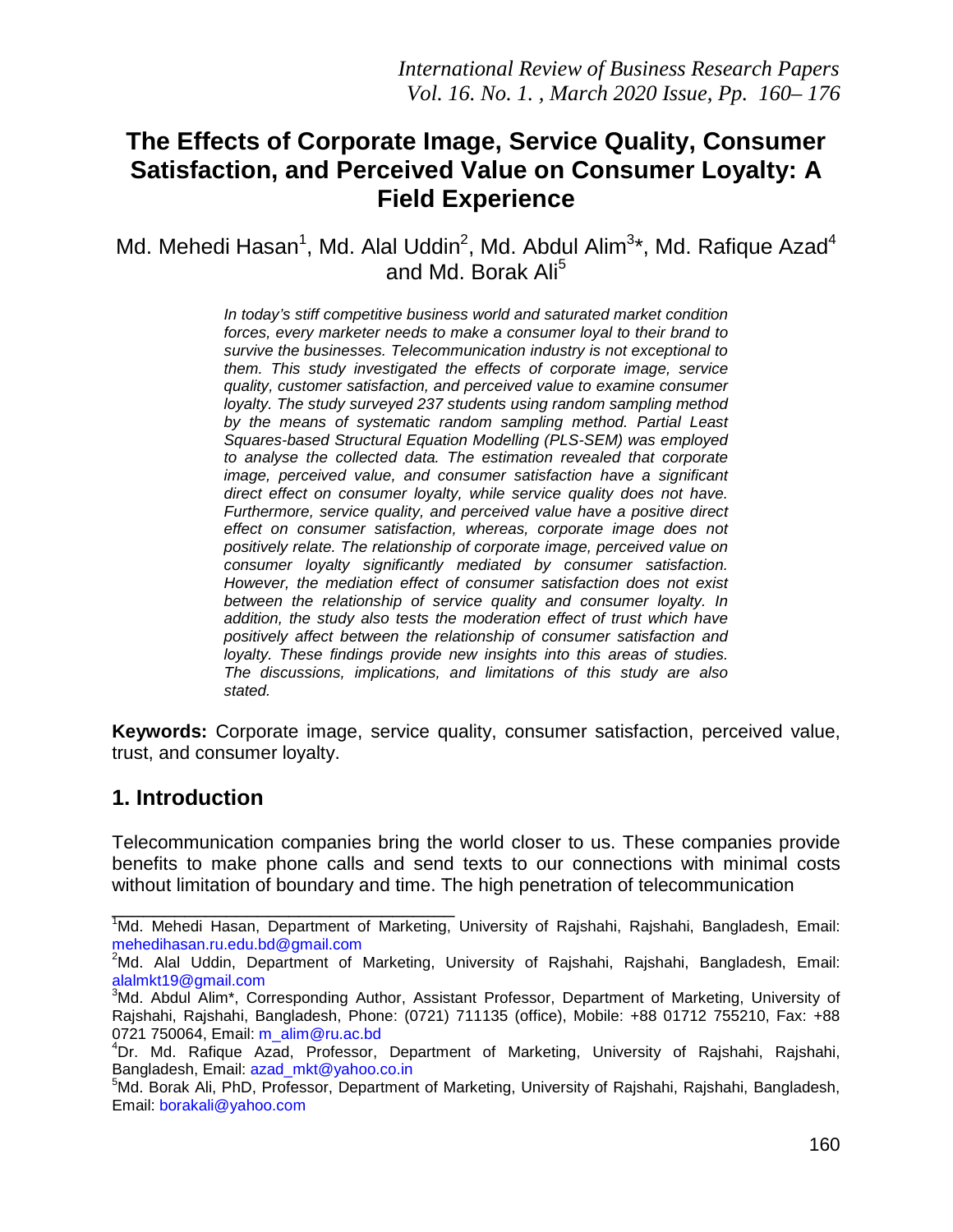### Hasan, Uddin, Alim, Azad & Ali

accelerates the significant growth in increasingly use of mobile communication and leads to extending the market of this industry (Ozer, Argan, & Argan, 2013). Consequently, open up the new horizon of cellular phone services (Corrocher, & Lasio, 2013), and changes the total scenario of the competition in the telecommunication industry worldwide. Facing the challenges of the saturated market condition of the mobile phone services providers, marketers need to employ new marketing strategies that highlight the customer retention (Turel, & Serenko, 2006). Although the importance of creating loyal customer to a brand is reflected in numerous studies as it provides benefits and long-term competitive advantage over competitors (Matzler, Grabner-Krauter, & Bidmon, 2008; Moisescu,& Allen, 2010; Ngo, & Pavelkova, 2017), it is a daunting task for a manager to know how customer varies in their preferences to make them loyal (Palmatier, Dant, Grewal, & Evans, 2006). Therefore, it is the main concern of telecommunication services providers of how to draw attention of new customer and retain existing customer.

Many studies investigate consumer loyalty as determinant of the telecommunication industry in the context of developed countries (Liu, Guo, & Lee, 2011; Aydin, & Ozer, 2005), and a few in the context of a developing country like Bangladesh. The mobile telecommunication industry is one of the fastest-growing industries in Bangladesh, and expected that the country will achieve the third position after China and India (Uddin & Akhter, 2012). Currently, four public and privately owned mobile services companies are operating their businesses in the country. This industry has already been reached in the maturity stage and saturated market condition. Thus, this situation has thrown the challenges to the marketers to satisfy its customers and make them loyal to the services of a particular telecommunication company (Akbar & Parvez, 2009). As there is paucity of research regarding tactics of making consumer loyal in the setting of Bangladesh which triggered the researchers of this paper to conduct this study mainly focusing on testing consumer loyalty.

Previous studies also use the construct corporate image, and service quality to examine consumer loyalty(Liu, Guo, & Lee, 2011). From these studies, a common theme that was identified was that most of the relations between the studies variables are direct or hardly indirect. The studies argued that authorities of the telecommunication services providers and the related stakeholders can pursue the most needed consumer loyalty by testing moderation role of consumer trust and the mediation role of consumer satisfaction between the variables as an empirically tested variable. The significant contributions of telecommunication studies in extant literature on consumer loyalty- an important typical area that is yet to be explored – such as is the consumer trust to understand the relation between consumer satisfaction and consumer loyalty. The distinctiveness of consumer trust and its moderating effects between consumer satisfaction and consumer loyalty make this study a superior contribution in the context of a developing country like Bangladesh. In addition, this study was also tested the mediation effect of consumer satisfaction between the relationship of corporate image, service quality, and perceived value on consumer satisfaction. Therefore, to effectively extend knowledge in the research area and address the issues, this study aims to investigate the effects of corporate image, service quality, consumer satisfaction and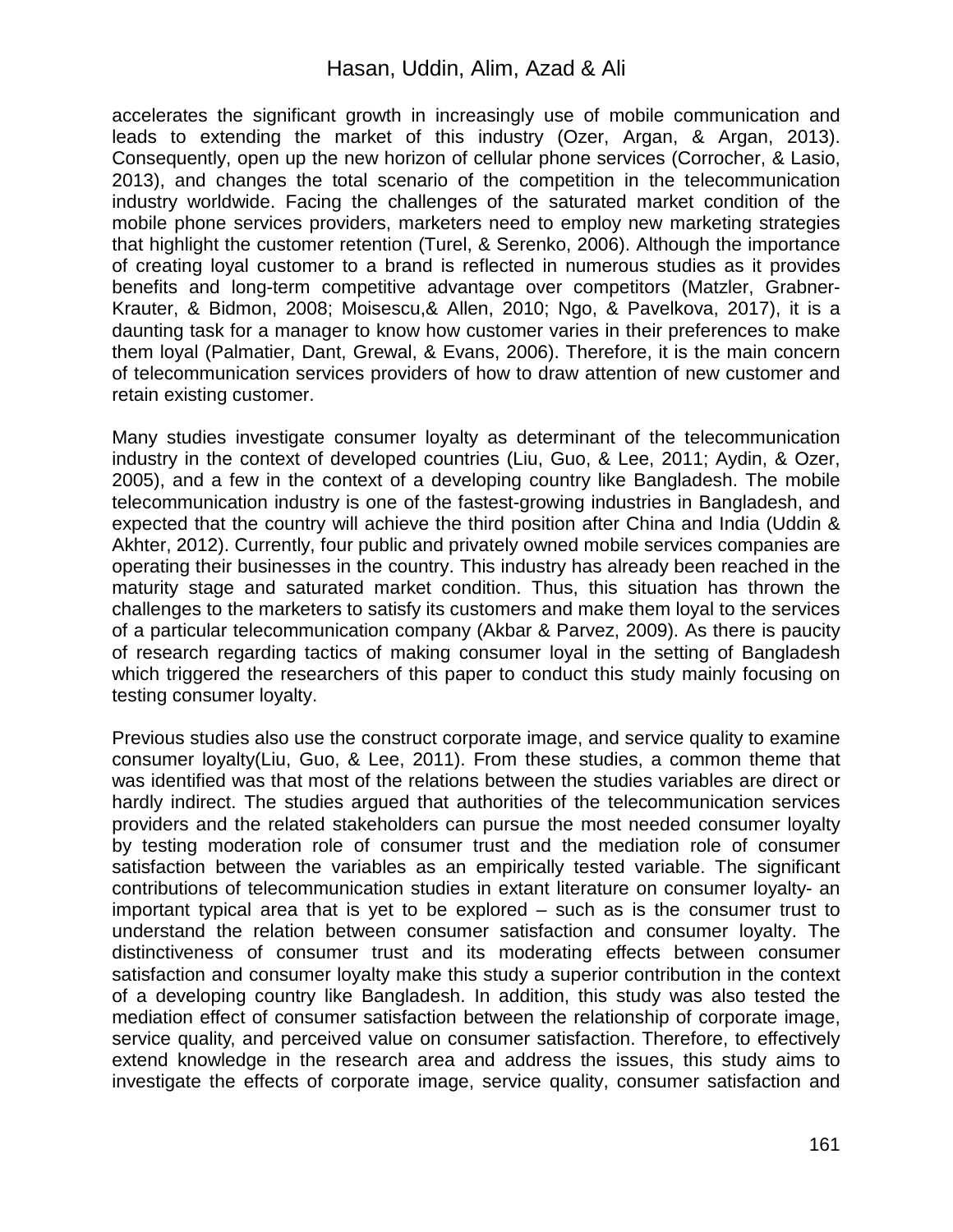perceived value on consumer loyalty in the context of telecommunication industry in Bangladesh.

This paper will proceed with review of relevant literature followed by the development of conceptual framework and hypotheses in section 2. Next, the article presents methodological aspects and findings in section 3 and 4 respectively. The study concludes with the discussions and implications in section 5, followed by conclusions, limitation and future research directions in section 6.

# **2. Literature Review**

## **2.1 Corporate Image**

Corporate image can be treated as the complete impression build in the mindset of the general public about a company (Barich, & Kotler, 1991). It is the outcome of a process that originates from the consumer's consumption experience which is regained from consumer's memory and turned into mental images (MacInnis, & Price, 1987; Aydin, & Ozer, 2005). It is also related to physical behavioral aspects of the firm such as- the name of the businesses, complete structure of the company, ranges of products, services, and the impression of quality that is communicated by the employees interacting with the firm's clients (Nguyen, & Leblanc, 2001). The corporate image of a company is primarily ascertained by customer assessment about the services they acquire (Gronroos, 1984).

Many previous studies found a positive relationship between corporate image and consumer loyalty. Corporate image is an essential driver that increases consumer loyalty (Kandampully, & Hu, 2007). It is also claimed that corporate image is an attitude that must influence behavioral intentions, for example; consumer loyalty (Johnson, Gustafsson, Andreassen, Lervick, & Cha, 2001). Positive corporate image towards a service provider can bring frequent patronage (Dick, & Basu, 1994). Thus, previous studies found a positive relationship between corporate image and consumer loyalty especially in services industries such as- telecommunication, retailing, and education (Nguyen, & Leblanc, 2001; Andreassen, & Lindestad, 1998). Therefore, the above discussions and arguments leads to the following hypothesis:

**H1**: Corporate image has a positive and direct effect on consumer loyalty.

## **2.2 Service Quality**

Service quality plays a crucial role to predict and explain customer behavior (Heskett &Sasser, 2010), it is also an indicator of customer satisfaction (Brady, & Robertson, 2001). Others argued that in defining service quality depends on the distinguishing between customer's expectation and their perceptions in respect to the actual services that they received (Lehtinen, & Lehtinen, 1991; Gronroos, 1984). Service quality is a multidimensional, higher order construct (Brady, & Cronin, 2001; Clemes, Brush,& Collins, 2011) that can be defined as the differences between perceived expectation and perceived quality (Turel, & Serenko, 2006).Numerous studies have examined the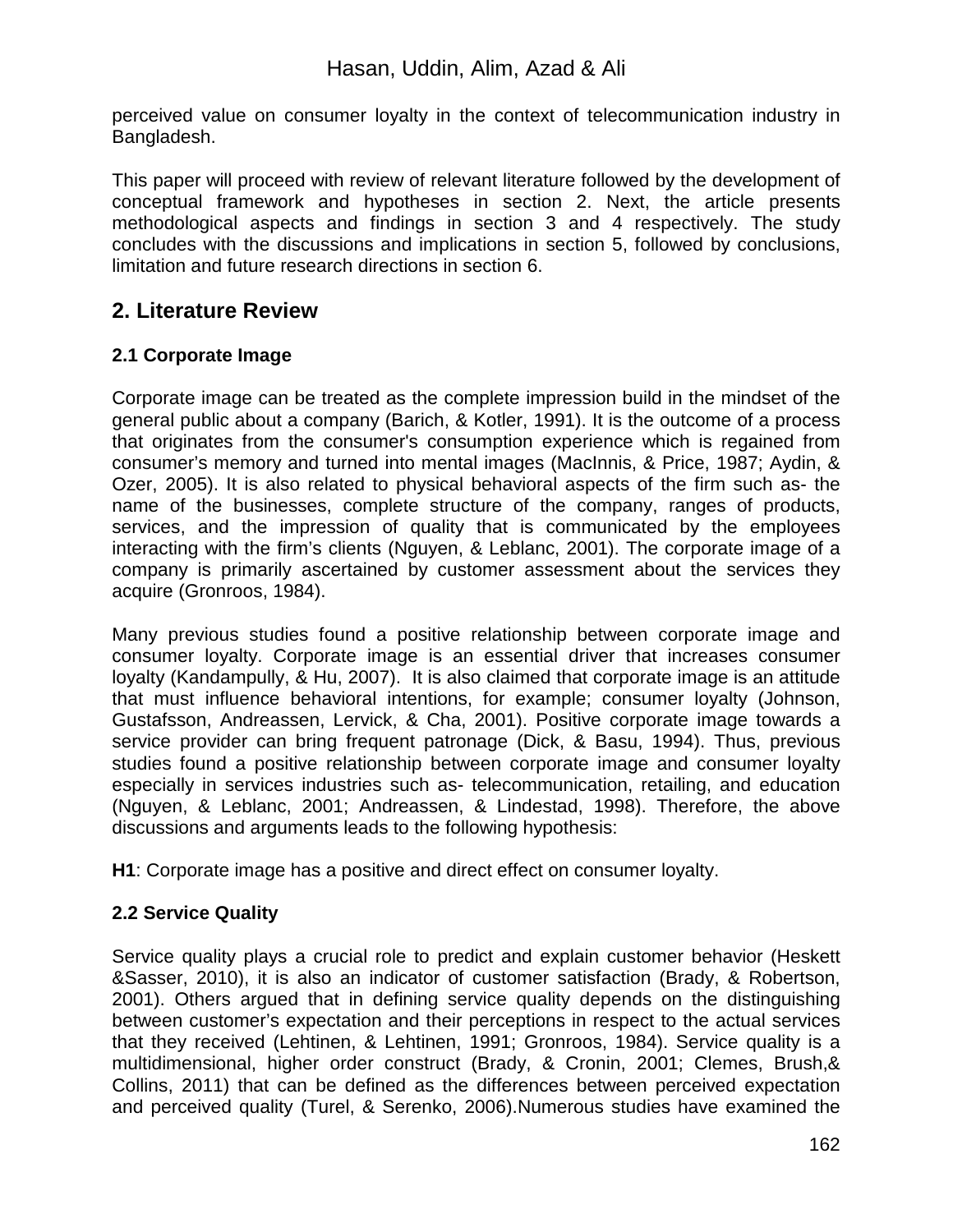effect of service quality on consumer loyalty (Wong, & Sohal, 2003; Palamidovska-Sterjadovska & Ciunova-Shuleska, 2017). These studies found that service quality has a significant influence on customer loyalty (Palamidovska-Sterjadovska&Ciunova-Shuleska,2017;Lee, 2010; Aydin,& Ozer, 2005). Therefore, the above discussions and arguments leads to the following hypothesis:

**H2**: Service quality has a positive and direct effect on consumer loyalty.

### **2.3 Perceived Value**

Customer perceived value can be defined from different angles such as from monetary, quality, benefit, and social psychology perspective (Kuo, Wu,& Deng, 2009). The monetary perspective refers to that value is produced when less amount of money need to pay by consumers (Bishop, 1984).In other words, consumer perceive value is the difference between how much money consumers are willing to pay for a product or service and how much they actually paid. With regards to quality perspective, the value can be determined by distinguishing money paid for getting a product from the quality of the products received by purchasing it (Bishop, 1984). That means, when less amount of money is required to pay for a high-quality product, it creates a positive perceived value among the mindset of the consumer. Turning back to the benefit perspective, it refers to the overall evaluation of the utility of perceived benefits and perceived sacrifices consumer need to show (Zeithaml,1988). It indicates that consumer may calculate how much they have to sacrifice for getting a product or service. With concerned to social psychology perspective, it posits that this aspect indicates that the significance of buying a product or service in the buyer's specific community or society (Sheth, Newman, &Gross, 1991). It can be further explained that buying a product or service bring specific meanings including social economic status and social culture that can raise the effects of social self-concept (Sweeney, & Souter, 2001). In the telecom market, the perceived value can be termed as the judgment of the utility of service by the customer, on the basis of their advance sacrifices and previous post perceived performance when they use mobile communication services (Kuo et al., 2009). Therefore, the above discussions and arguments leads to the following hypothesis:

**H3**: Perceived value has a positive and direct effect on consumer loyalty.

#### **2.4 Consumer Satisfaction**

Customer satisfaction is defined as "a summary cognitive and affective reaction to a service incident" (Rust, & Oliver, 1994). Previous study also suggested that those reactions come up by differentiating customer's anticipation of service quality with their desire to get a certain level of service performance (Clemes, Shu, & Gan, 2013). It can also be termed as a process of an overall evaluation of the purchase that is made by a customer and their consumption experience regarding this very purchase that can be treated as a result of this evaluation process (Johnson, & Fornell, 1991; Oliver, 2010). Thus, customer satisfaction can be considered as an experience-based valuation made by the customer about in what way his or her expectations have been fulfilled (Gerpott, Rams, & Schindler, 2001). However, many previous studies found a positive and direct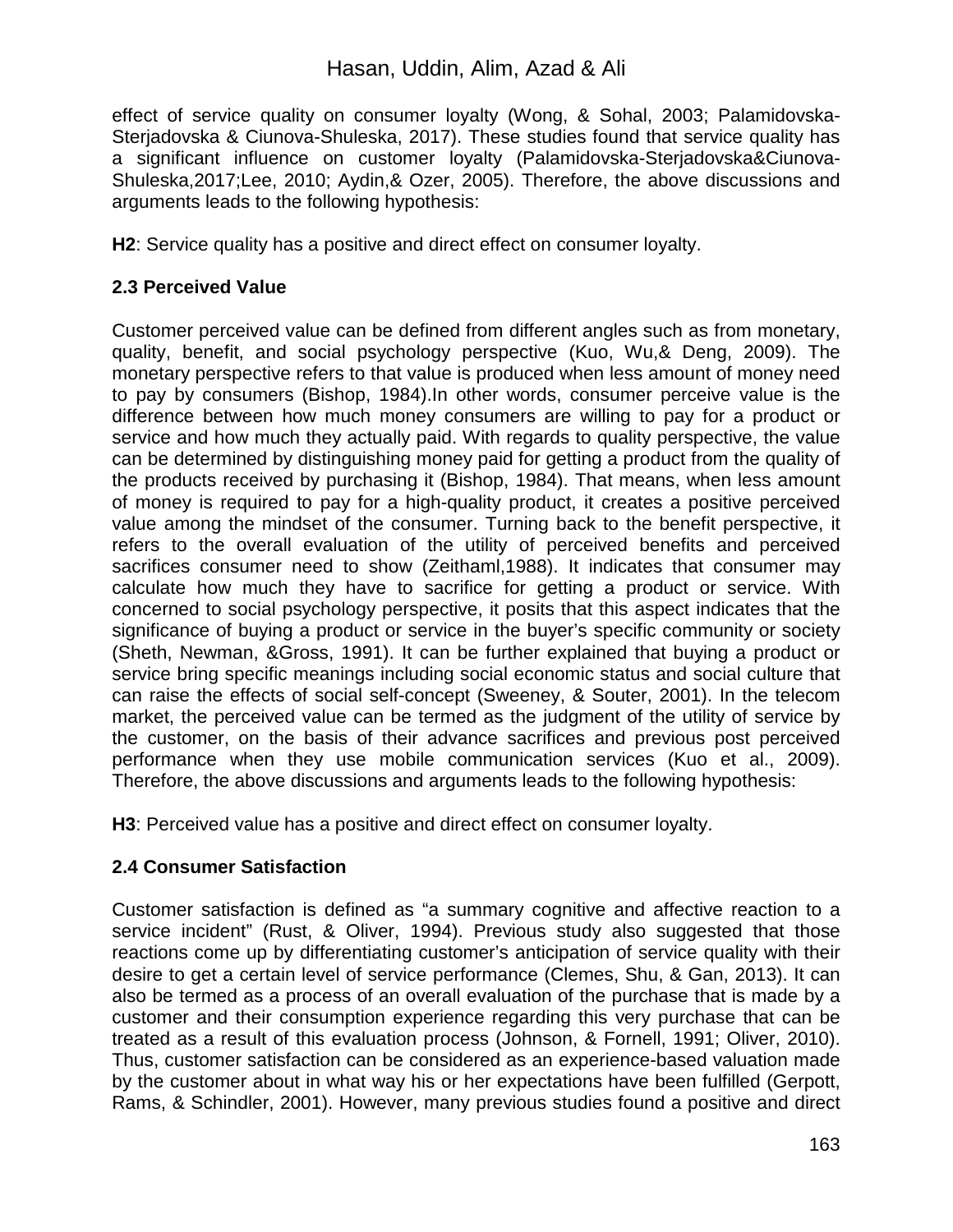effect of corporate image on customer satisfaction (Calvo-Porral, & Levy-Mangin, 2015), and service quality on customer satisfaction (Liu et al., 2011). Studies also found a positive and direct relationship between perceived value and customer satisfaction (Flint, Blocker, Boutin Jr., 2011). In addition, previous studies found that customer satisfaction has a significant positive effect on customer loyalty (Lai, Griffin, & Babin, 2009; Yang,& Peterson, 2004; Liu et al., 2011). Therefore, the above discussions and arguments leads to the following hypotheses:

**H4**: Corporate image has a positive and direct effect on consumer satisfaction.

**H5**: Service quality has a positive and direct effect on consumer satisfaction.

**H6**: Perceived value has a positive and direct effect on consumer satisfaction, and

**H7**: Consumer satisfaction has a positive and direct effect on consumer loyalty.

## **2.5 Consumer Trust**

Trust believe that one party will fulfill the expectations of other parties (Liu et al., 2011). With regards to service, trust is the expectation held by the consumers that the service provider will fulfill their needs (Anderson, & Weitz, 1989). When a customer trusts a brand that means he or she develops the positive buying attitudes towards the brand (Lau, & Lee, 1999). More specifically, trust helps to decrease the uncertainty in the mindset of consumers in the time of vulnerable because they know they can rely on a trusted brand in those critical moments (Chaudhuri & Holbrook, 2001). Thus, the trust in mobile telecom sector suggest that it reduces the uncertainty regarding the services those have already been received by customer previously and those are yet to be received by the consumers (Aydin, & Ozer, 2005). However, a positive relationship exists between consumer trusts and consumer loyalty. Trust can lead to long term loyalty and it makes the relationship stronger (Singh & Sirdeshmukh, 2000). Customers who believe a company they are more likely to loyal to the company (Garbarino, &Johnson, 1999). Many other studies have found that trust leads to consumer loyalty in the mobile communication sector but there is hardly any research which showed moderation effect of trust in the middle ground between consumer satisfaction and loyalty and thereby hardly any previous research answered one of the research question of this studies such as whether consumer trust interplay in between consumer satisfaction and consumer loyalty which proved the lack of literature with regards to consumer trust. Hence, the above discussions and arguments leads to the following hypothesis:

**H8**: Consumer trust moderates the relationship between consumer satisfaction and loyalty.

## **2.6 Consumer Loyalty**

Customer loyalty refers to buyer's strong commitment to staying with a product, service, brand or organization for a long period of time consistently, although new lucrative situation or competitive overtures to persuade a customer to switch (Oliver, 1999). While others argue that in buyer-seller relationships, it is a customer who has a strong desire to keep long term relationship (Anderson, & Weitz, 1992; Gundlach, Achrol, &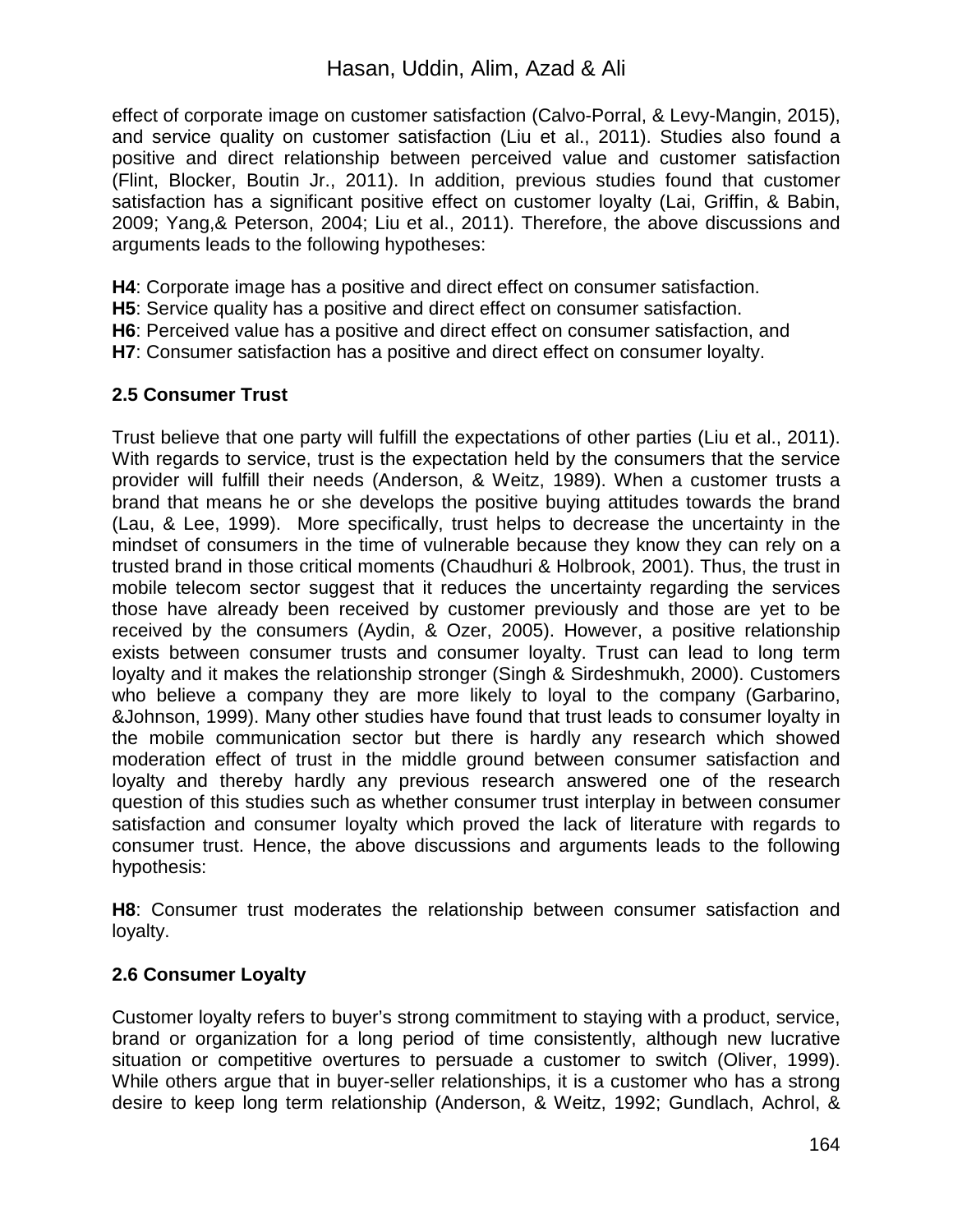## Hasan, Uddin, Alim, Azad & Ali

Mentzer, 1995). Meanwhile, Kim, Park, & Jeong (2004) explain the loyalty of the customer as a combination of customers' positive attitudes and the action of re buying. There is a relationship between perceived service quality and customer satisfaction has been found in numerous studies. Among them, Rust, &Oliver(1994) suggest that customer perceive value is the special indicator of customer satisfaction. Empirical evidence from numerous previous studies has also been found the same result as they found customer perceived value is the main determiner of customer satisfaction (Cronin, Michael, Brady, & Hult, 2000; Lai et al., 2009). Lai et al., (2009) also reports that perceived value has a positive relationship with customer satisfaction. Especially, customer value frameworks recommend that customer's judgment of service they receive may cause satisfaction feelings (Churchill, & Surprenant, 1982; Woodruff, 1997). Most of the previous study did not address all the variables those are included their impacts on consumer loyalty in this study that may extend the knowledge of literature of this areas of study. Therefore, the above discussions and arguments leads to the following hypotheses:

**H9**: Consumer satisfaction mediates the relationship between corporate image and loyalty.

**H10**: Consumer satisfaction mediates the relationship between service quality and loyalty.

**H11**: Consumer satisfaction mediates the relationship between perceived value and loyalty.



#### **Figure 1: Conceptual Framework**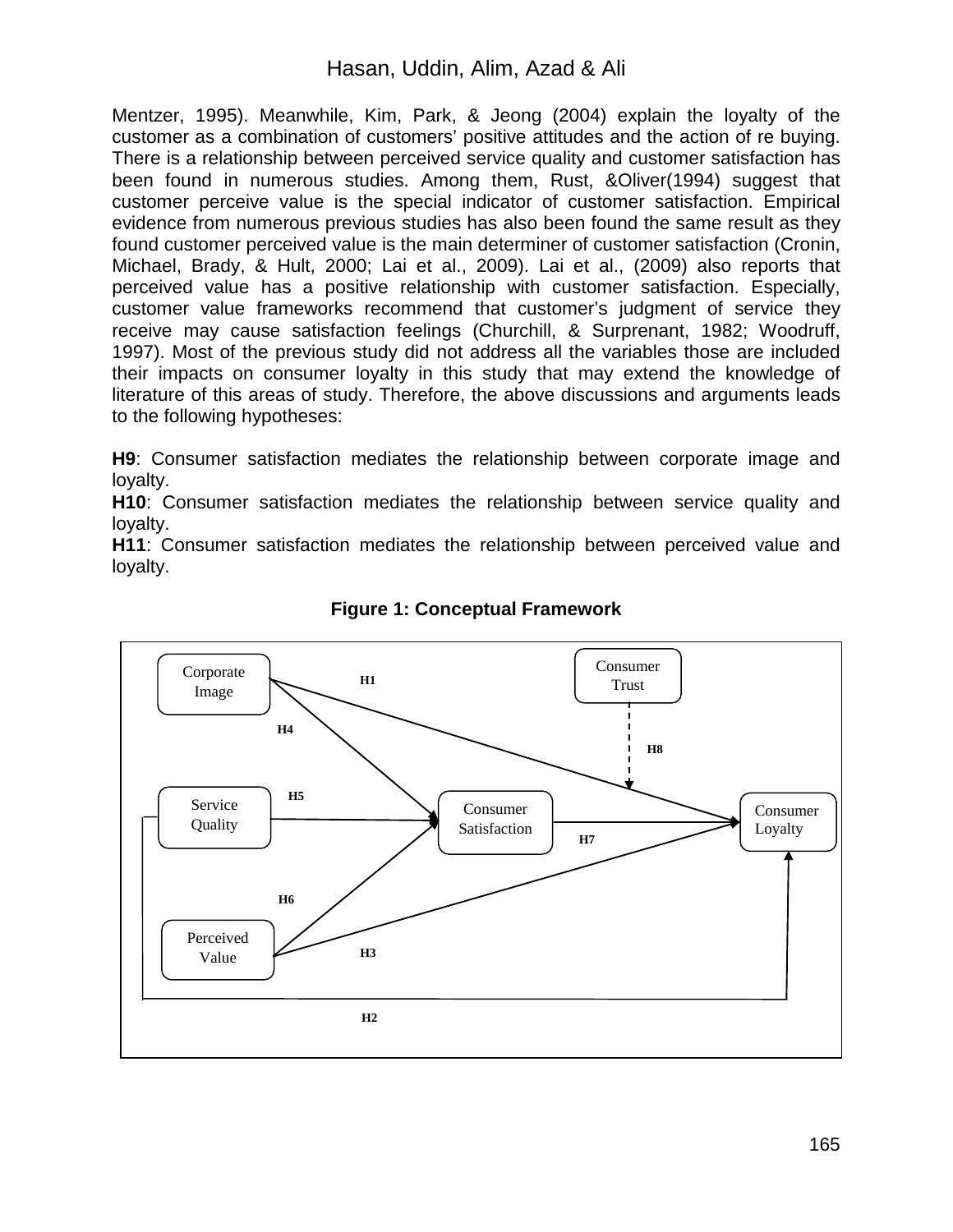# **3. Research Methods**

### **3.1 Survey Measures**

A quantitative survey method was carried out by collecting data to test the significance of the proposed relations in the conceptual framework (Figure 1). The survey instrument was divided into two sections. The first section included five latent constructs comprised with 18 items, and the second section included 7 demographic questions of the respondents such as- age, gender, education etc. To ensure content validity the formerly analyzed relevant literature was utilized to operationalize each construct (Brady,& Robertson, 2001). Corporate image, and service quality measurement scales were borrowed from the study of Calvo-Porral, Faina-Medin, & Nieto-Mengotti (2017), while, the items of the constructs of customer satisfaction and customer loyalty were adopted from the study of Calvo-Porral, Levy-Mangin (2015). Furthermore, the items of the constructs of customer trust, and perceived value were collected from the study of Aydin & Ozer (2005), and Yang &Peterson (2004) respectively. This study used a sixpoint Likert Scale, ranging from 1= *strongly disagree*, and 6= *strongly agree*.

### **3.2 Sampling Frame and Data Collection**

The study recruited students from the different departments under three faculties at the University of Rajshahi in Bangladesh using random sampling by the means of systematic random sampling methods. Prior to this, the survey instrument was pretested by 25 selected students to determine whether the questionnaire is understandable to them, and some minor refinement was made. This study was taken students as respondents as young people are heavy user of telecommunication facility for voice call, text, and internet as well. Out of total 249 collected responses, this study used 237 usable data for final analysis, and the rest 12 responses were discarded from the analysis due to large proportion of incomplete responses. As the sample size between 100 to 200 cases are appropriate for meaningful structural analysis in business and marketing research (Hair, Hollingsworth, Randolph, & Chong, 2017; Hair, Ringle, & Sarstedt, 2011; Hoyle., 1995). Therefore, the sample size used in this study has satisfactorily met the requirements of the minimum sample size for Partial Least Squares-based Structural Equation Modelling (PLS-SEM).

#### **3.4 Analysis Procedures**

The proposed relationships in the conceptual framework were analyzed by using Partial Least Squares SmartPLS-2.0 software and employed structural equation modeling. The analysis was done by assessing the validity and reliability followed by hypotheses testing. In particular, two steps were used to be evaluated the validity and reliability of the study constructs in the conceptual framework. Firstly, validity and reliability were assessed by examining factor loading, cross loading, average variance extracted (AVE), and composite reliability (CR). Secondly, discriminant validity was tested using Fornell & Larcker, 1981 criteria. The factor loadings, average variance extracted, and composite reliability was tested by maintaining suggested threshold values (Byrne, 2010; Fornell,&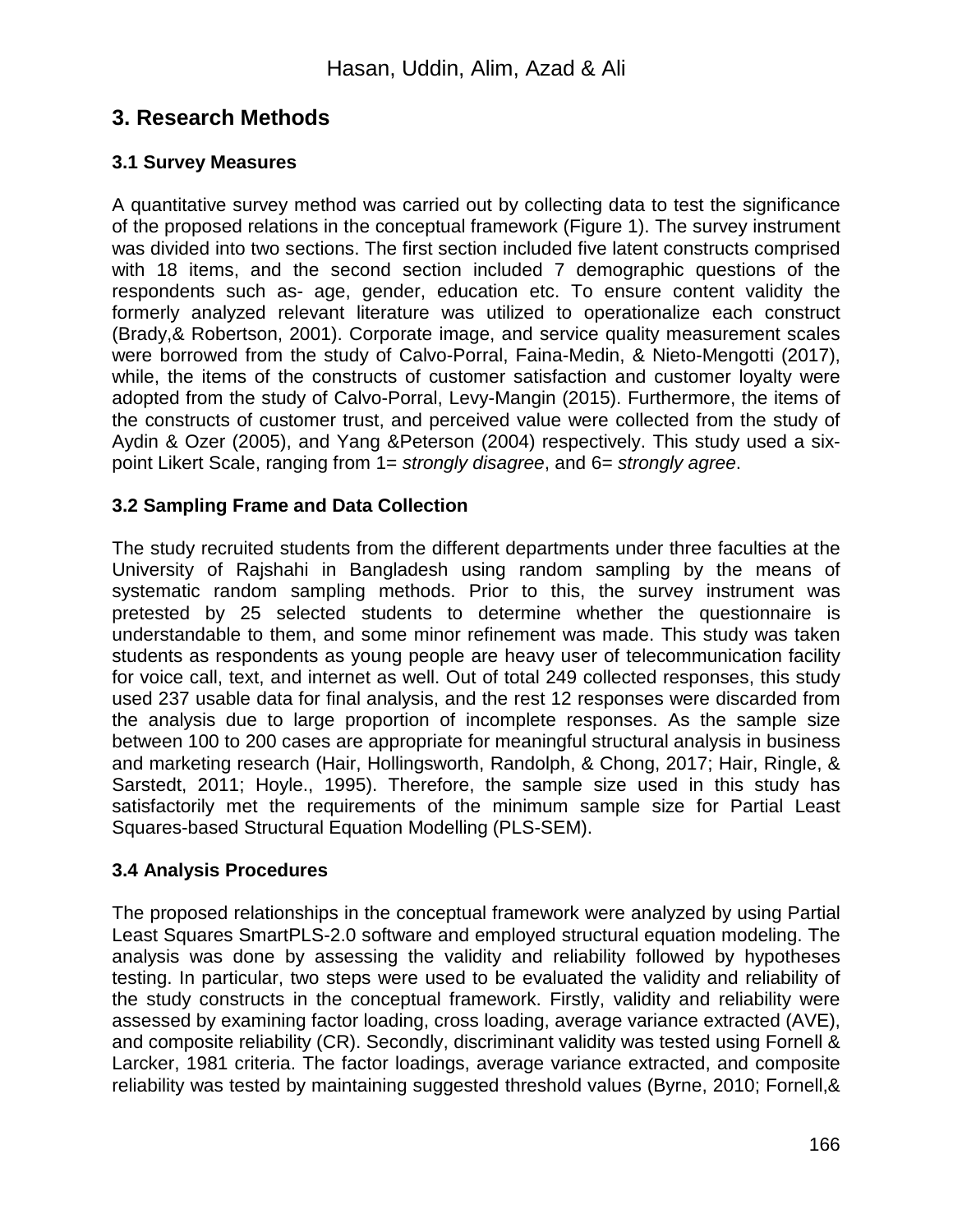Larcker, 1981). Finally, the proposed hypotheses were tested by using a bootstrapping procedure.

# **4. Findings**

### **4.1 Demographic Profile**

The Table 1 demonstrates the socio-demographic profile of respondents and among them, the majority of respondents were those people whose age are over 21 years (72.2% of the sample). Likewise, male's dominance has been seen in this study, with the rate reaching 69.6%, whereas female comprise below one-third of total respondents. A substantial amount of students (172) were from the undergraduate level, while only 68 students are from postgraduate's level. Eighty-nine percent of the subjects were single meanwhile the other two categories lies between 2.6% to 8.4%. The majority (27%) of the respondents reported that their parent's income stays below 10,000 Bangladeshi Taka, while only 6.8% of samples expressed their family income is all about Tk. 20,001 to 25,000, which little in their percentage as compared to others and other categories contribute rest of the percentage (66.2%). While majority portion of our respondents (57%) prefer to use Grameenphone, 1.7% respondents use other media to communicate with others and the usage of the rest of the operators contribute in total 41.3% exactly. Finally, to talk about disciplines majority portion (47.7%) were from Arts, meanwhile, 22.3% were from Business Studies and 30% of respondents were from Science and Engineering background.

| <b>Table 1: Demographic Results</b> |                         |                  |                |  |  |
|-------------------------------------|-------------------------|------------------|----------------|--|--|
| <b>Variables</b>                    |                         | <b>Frequency</b> | Percentage (%) |  |  |
| Age                                 | 18 to 20 years          | 54               | 22.8           |  |  |
|                                     | 21 to 30 years          | 183              | 72.2           |  |  |
| Gender                              | Male                    | 165              | 69.6           |  |  |
|                                     | Female                  | 72               | 30.4           |  |  |
| Level of Education                  | Undergraduate           | 169              | 71.3           |  |  |
|                                     | Post-graduation         | 68               | 28.7           |  |  |
| <b>Marital Status</b>               | Single                  | 211              | 89.0           |  |  |
|                                     | Married                 | 20               | 8.4            |  |  |
|                                     | <b>Others</b>           | 6                | 2.6            |  |  |
| Income Level                        | Less than Tk. 10,000    | 64               | 27.0           |  |  |
|                                     | Tk. 10,001 to 15,000    | 50               | 21.1           |  |  |
|                                     | Tk. 15,001 to 20,000    | 33               | 13.9           |  |  |
|                                     | Tk. 20,001 to 25,000    | 16               | 6.8            |  |  |
|                                     | Tk. 25,001 to 30,000    | 25               | 10.5           |  |  |
|                                     | Tk. above 30,000        | 49               | 20.7           |  |  |
| <b>Preferred Operator</b>           | Grameenphone            | 135              | 57.0           |  |  |
|                                     | Banglalink              | 37               | 15.6           |  |  |
|                                     | Air tell                | 17               | 7.2            |  |  |
|                                     | <b>ROBI</b>             | 19               | 8.0            |  |  |
|                                     | <b>Teletalk</b>         | 25               | 10.5           |  |  |
|                                     | Others                  | 4                | 1.7            |  |  |
| <b>Discipline</b>                   | <b>Business</b>         | 53               | 22.3           |  |  |
|                                     | Science and Engineering | 71               | 30.0           |  |  |
|                                     | Arts                    | 113              | 47.7           |  |  |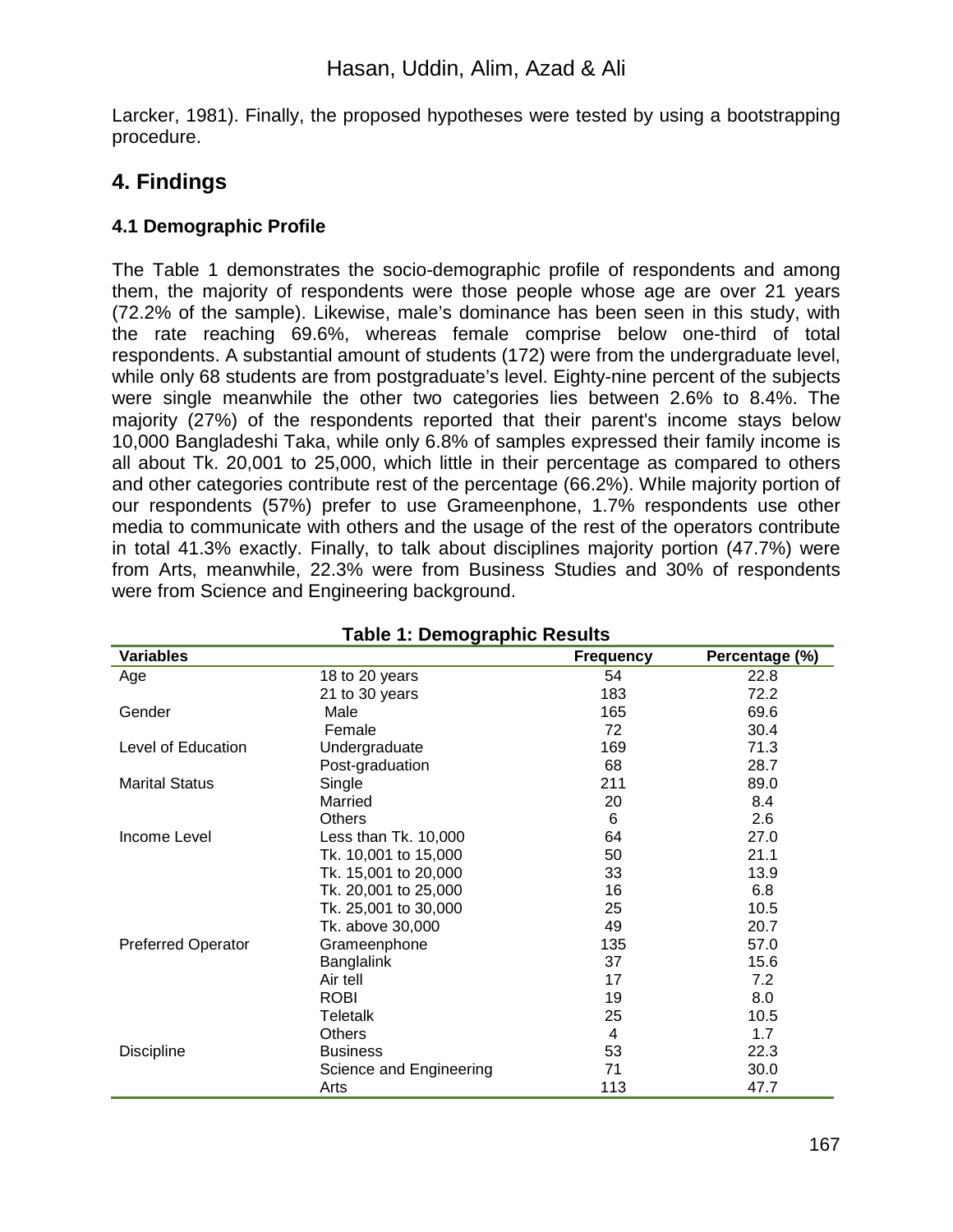#### **4.2 Measurement Model**

The validity and reliability of the study model were assessed by examining factor loading, cross loading, average variance extracted (AVE), and composite reliability (CR) (Fornell, & Larcker, 1981). Table 2 explains that the standardized factor loadings of the used indicators were above the threshold values of 0.60, which is suitable for exploratory research (Hair, Ringle, & Sarstedt, 2011). The cross loading matrix supports that the loading value of the individual item is higher than the cross-loadings. Thus, the used indicators of this study are reliable and valid. Furthermore, composite reliability and AVE refer the reliability and validity at the construct level in the model. Result suggests that the composite reliability of the study constructs was above 0.70 which was also exceeded the suggested threshold value of 0.70. Furthermore, all the study constructs' AVE values were above 0.50 which were also crossed the recommendation of Fornell and Larcker (1981). Thus, this study acceptably met all the requirements of convergent validity.

| <b>Table 2: Confirmatory Factor Analysis</b> |                 |                                          |               |           |           |            |
|----------------------------------------------|-----------------|------------------------------------------|---------------|-----------|-----------|------------|
| <b>Constru</b>                               | <b>Item</b>     | <b>Description</b>                       | <b>Factor</b> | <b>CA</b> | <b>CR</b> | <b>AVE</b> |
| сt                                           |                 |                                          | loadin        |           |           |            |
|                                              |                 |                                          | g             |           |           |            |
| Corporat                                     | CI1             | My company has good image                | 0.83          |           |           |            |
| e Image                                      | CI2             | Reliable and trustworthy                 | 0.86          | 0.76      | 0.86      | 0.68       |
|                                              | C13             | Good image as compared to others         | 0.78          |           |           |            |
| Service                                      | SQ1             | High quality service                     | 0.74          |           |           |            |
|                                              | SQ <sub>2</sub> | Price is supported by quality            | 0.81          | 0.69      | 0.83      | 0.62       |
| Quality                                      | SQ <sub>3</sub> | Offer services what I want               | 0.80          |           |           |            |
| Perceive                                     | PV <sub>1</sub> | Standard services and costs              | 0.78          | 0.69      | 0.81      | 0.52       |
| d Value                                      | PV <sub>2</sub> | Fair charges of the packages             | 0.74          |           |           |            |
|                                              | PV <sub>3</sub> | Offer more free services                 | 0.61          |           |           |            |
|                                              | PV <sub>4</sub> | Getting greater than my payment          | 0.75          |           |           |            |
| Consume                                      | CS <sub>1</sub> | Choice to this company was wise          | 0.75          | 0.69      | 0.83      | 0.62       |
|                                              | CS <sub>3</sub> | Gives all things what I want             | 0.84          |           |           |            |
| Satisfacti                                   |                 |                                          |               |           |           |            |
| on                                           | CS4             | Fulfilled my expectation                 | 0.77          |           |           |            |
| Consume                                      | CT <sub>1</sub> | Trust my company                         | 0.81          | 0.66      | 0.81      | 0.59       |
| r Trust                                      | CT4             | Trust they don't cheat with me           | 0.71          |           |           |            |
|                                              |                 | Reliable<br>satisfying<br>in<br>consumer |               |           |           |            |
|                                              | CT <sub>5</sub> | interests                                | 0.78          |           |           |            |
| Consume                                      |                 | I choose the same company in future      |               | 0.64      | 0.85      | 0.73       |
| r Loyalty                                    | CL <sub>1</sub> | need                                     | 0.84          |           |           |            |
|                                              | CL <sub>2</sub> | I am loyal to my company                 | 0.87          |           |           |            |

CA= Chronbach's alpha

Discriminant validity of the study model was further assessed by using the test recommended by Fornell, and Larcker (1981) criteria. It suggests that the square root of the AVE should exceed the correlation values between the study constructs. Discriminant validity confirms the extent to which indicators differentiate the study constructs. The notion of assessing discriminant validity is the constructs used in the study should be distinct from one another (Kassarjian, 1977). However, Table 3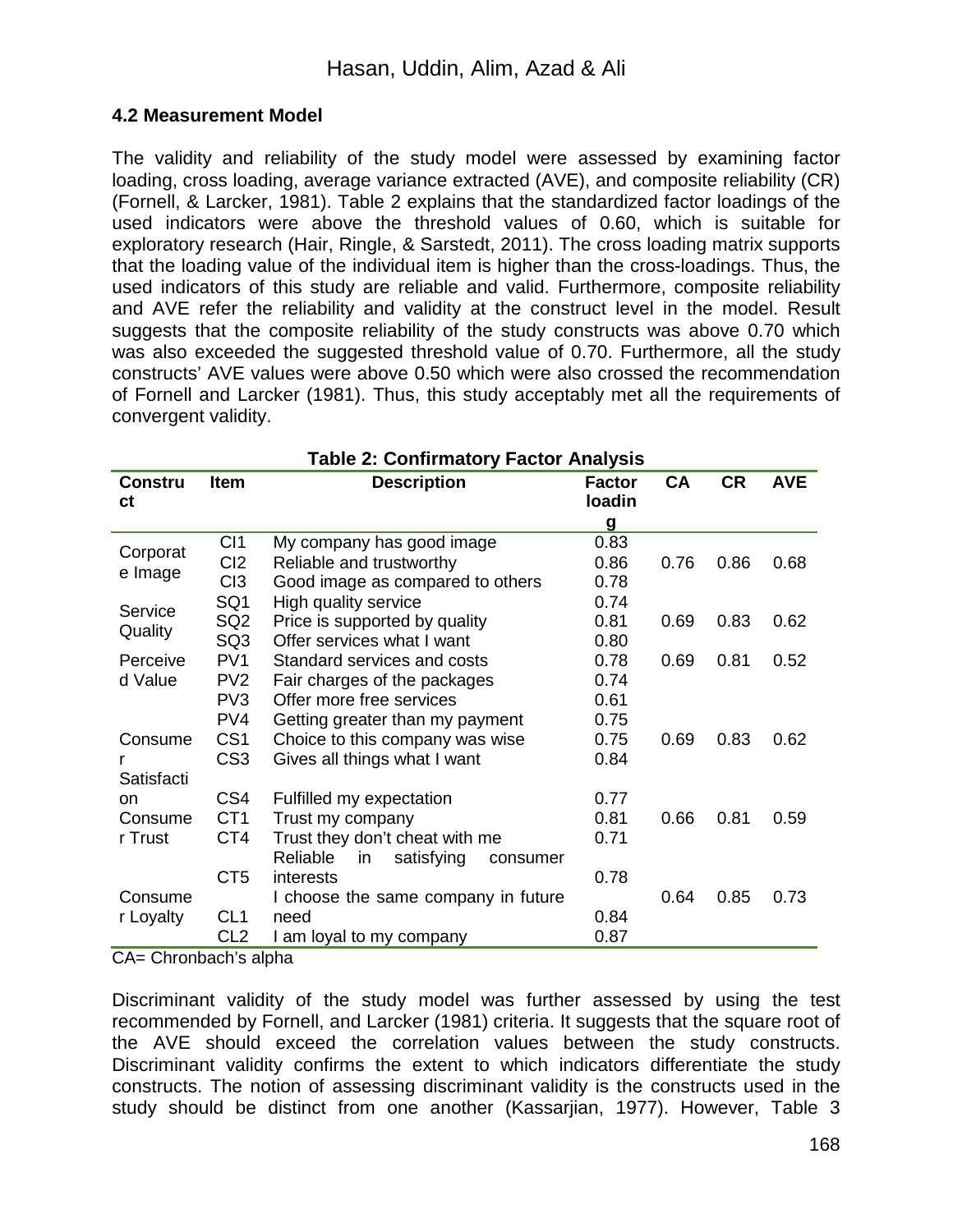explains that the square roots of the AVEs were larger than the correlation values for the individual constructs pairing. Thus, results adequately show that discriminant validity was met.

| <b>Fornell and Larcker Criterion</b> |      |      |      |      |      |      |
|--------------------------------------|------|------|------|------|------|------|
|                                      |      | СS   | U    | Cl   | P١   | שכ   |
| CL                                   | 0.86 |      |      |      |      |      |
| <b>CS</b>                            | 0.44 | 0.79 |      |      |      |      |
| <b>CT</b>                            | 0.62 | 0.54 | 0.77 |      |      |      |
| <b>CI</b>                            | 0.51 | 0.42 | 0.59 | 0.82 |      |      |
| PV                                   | 0.48 | 0.64 | 0.54 | 0.40 | 0.72 |      |
| SQ                                   | 0.50 | 0.68 | 0.56 | 0.53 | 0.61 | 0.79 |

| <b>Table 3: Discriminant Validity</b> |  |
|---------------------------------------|--|
|---------------------------------------|--|

#### **4.3 Structural Model**

This study was tested the proposed hypotheses using a bootstrapping procedure which was performed by using SmartPLS-2.0 software. This analytical technique was accomplished by calculating path coefficient (β) and *t*-statistics through using the bootstrapping procedures (Hair et al., 2017). The study was drawn in 5000 cases of sub-samples in a bootstrapping procedure from the original sample to allow this procedure.

From the findings of the structural model, Table 4 depicts that corporate image, and perceived value have a positive and direct effect on consumer loyalty as the t-values of their relationships were 2.09, and 2.04which met the threshold values, while service quality does not have significant effect on consumer loyalty as its t-value is 1.44. Therefore, the hypotheses H1, and H3 were supported, while, the hypothesis H2 was not supported. The results also revealed that corporate image do not have a significant influence on consumer satisfaction as its t-value is only 0.75, however, service quality and perceived value have a direct and significant relations on consumer satisfaction as the t-values were 6.82 and 5.34 respectively. Thus, the hypotheses H5 and H6 were supported. Similarly, the study found the result of the t-value of the relationship of consumer satisfaction on consumer loyalty was 1.72, hence, the hypothesis H7 was supported. In addition, the t-value of the moderation effect of trust on the relationships between consumer satisfaction and consumer loyalty was 2.02. This indicates that trust significantly moderate the relationships between them, therefore, hypothesis H8 was supported.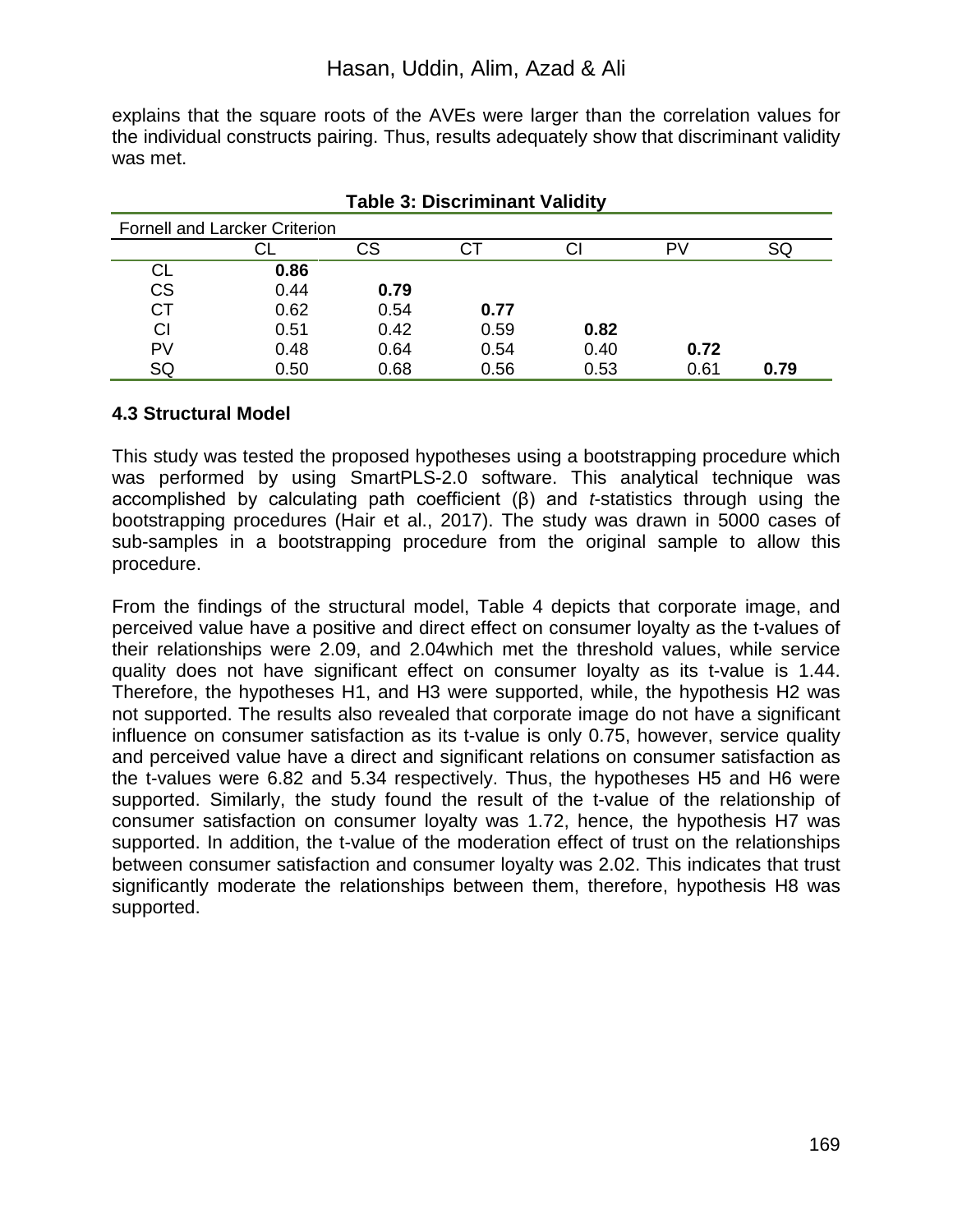## Hasan, Uddin, Alim, Azad & Ali

| <b>Hypotheses</b> | <b>Path</b><br>relationship | Coefficient $(\beta)$ | <b>T Statistics</b> | <b>Comments</b> |
|-------------------|-----------------------------|-----------------------|---------------------|-----------------|
| $H_1$             | $Cl \rightarrow CL$         | 0.16                  | $2.09**$            | Accepted        |
| H <sub>2</sub>    | $SQ \rightarrow CL$         | 0.12                  | 1.44                | Rejected        |
| $H_3$             | $PV \rightarrow CL$         | 0.15                  | $2.04**$            | Accepted        |
| $H_4$             | $Cl \rightarrow CS$         | 0.05                  | 0.75                | Rejected        |
| H <sub>5</sub>    | $SQ \rightarrow CS$         | 0.44                  | $6.82**$            | Accepted        |
| $H_6$             | $PV \rightarrow CS$         | 0.36                  | $5.34**$            | Accepted        |
| H <sub>7</sub>    | $CS \rightarrow CL$         | 0.32                  | $1.72*$             | Accepted        |
| $H_8$             | $CS * CT - > CL$            | 0.52                  | $2.02**$            | Accepted        |

#### **Table 4: Results of the Structural Model**

\*\*p<0.01, \*p<0.05 (two-tailed)

Furthermore, the mediation analysis of the structural model shows that consumer satisfaction mediates the relationship between corporate image and consumer loyalty, and perceived value and consumer loyalty as these do not straddle a 0 (zero) between lower and upper level. In contrary, consumer satisfaction does not mediate the relationship between service quality and consumer loyalty as it straddles a 0 (zero) between them. Therefore, the hypotheses H9, and H11 were supported, while, the hypothesis H10 was not supported.

| <b>Hypothese</b><br>s | <b>Effect type</b>                                    | <b>Coefficien</b><br>t $(\beta)$ | <b>SE</b> | <b>LLCI</b> | <b>ULCI</b> | <b>Comments</b> |
|-----------------------|-------------------------------------------------------|----------------------------------|-----------|-------------|-------------|-----------------|
| $H_9$                 | $CI -SCS - CCL$<br>Direct effect (X)<br>on Y)         | 0.42                             | 0.06      | 0.30        | 0.55        |                 |
|                       | Indirect effect<br>$SQ \rightarrow CS \rightarrow CL$ | 0.12                             | 0.04      | 0.05        | 0.20        | Accepted        |
| $H_{10}$<br>$H_{11}$  | Direct effect (X)<br>on $Y$ )                         | 0.40                             | 0.08      | 0.24        | 0.56        |                 |
|                       | Indirect effect<br>$PV -SCS - CL$                     | 0.12                             | 0.07      | $-0.01$     | 0.25        | Rejected        |
|                       | Direct effect (X)<br>on Y)                            | 0.39                             | 0.09      | 0.22        | 0.57        |                 |
|                       | Indirect effect                                       | 0.17                             | 0.07      | 0.03        | 0.32        | Accepted        |

#### **Table 5: Results for Mediation Analysis**

S. E= Standard error

## **5. Discussions and Implications**

This study investigated the effects of corporate image, service quality, consumer satisfaction and perceived value on consumer loyalty in the context of a developing country like Bangladesh, and the mediating effects of consumer satisfaction on the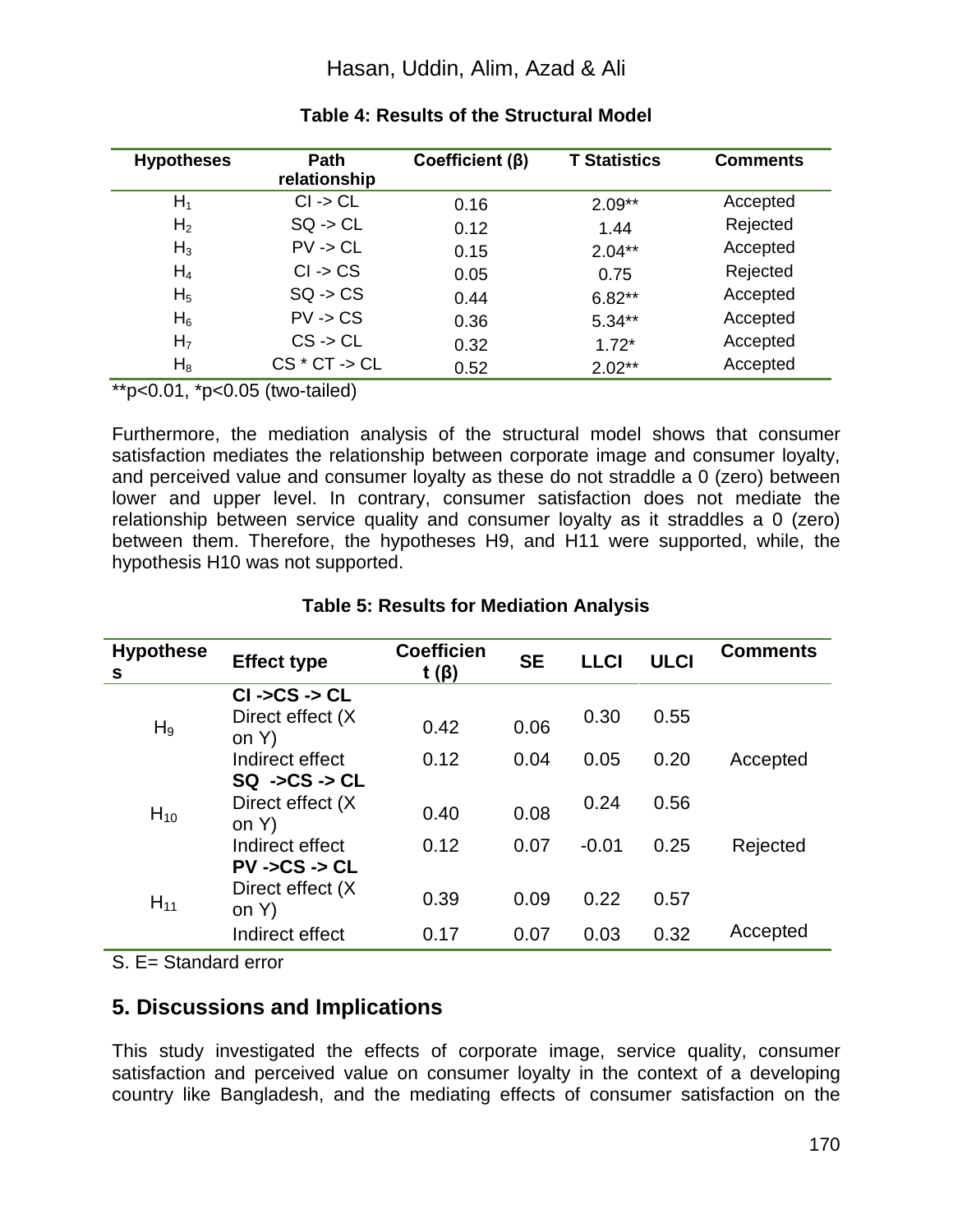relationships between corporate image, service quality and perceived value, and consumer loyalty. The study found a mixed result, with some invaluable implications in the literature of the studies of consumer loyalty in telecommunication industry. The study revealed that corporate image of a telecommunication company has a significant effect on consumer loyalty. This indicates that positive corporate image works well to turn a consumer loyal. This finding is similar with the findings of previous studies (Clemes et al., 2013), and contradicts with the findings of Aydin and Ozer (2005), and Lai et al. (2009). However, service quality does not influence on consumer loyalty. This finding is consistent with the study of Lai et al., (2009), in contrary, this result contradicts with the findings of many previous studies (Palamidovska-Sterjadovska *&* Ciunova-Shuleska, 2017; Aydin & Ozer, 2005).Furthermore, the study also found that customer perceived value has a significant positive effect on consumer loyalty. The similar findings are evident with the previous studies (Lai et al., 2009; Yang & Peterson, 2004; Lee, 2010), and also contradicts with the findings of Clemes et al. (2013).From the findings, it is observed that if customer perceived value toward a company is positive then they turned into loyal consumer on a particular brand or on a specific telecommunication operator. In turn with the consumer satisfaction, the finding of this study proved that consumer satisfaction is not influenced by corporate image. Although this finding is consistent with the study outcome of Lai et al., (2009), however, other findings are inconsistent (Palamidovska-Sterjadovska & Ciunova-Shuleska, 2017; Aydin & Ozer, 2005). On the other hand, the study clearly shows that service quality and customer perceived value have a significant positive relationship on consumer satisfaction. The outcome of previous one is similar with many previous studies (Clemes, et al., 2013; Kuo et al., 2009; Kim et al., 2004; Tung, 2004; Turel & Serenko, 2006), and contradicts with the finding of the study of Lai et al., (2009). The result of the later one is also consistent with the findings of few studies (Wang et al., 2004; Tung, 2004; Turel & Serenko, 2006; Yang &Peterson, 2004; Kuo et al., 2009). These findings indicate that service quality and consumer perceived value have a direct and significant effect on consumer satisfaction. These findings suggest that if the consumer hold positive perceive value towards a telecommunication operator and perceive a high quality services then it helps to turn a consumer satisfied with that operator. Furthermore, the current study has established a strong link between consumer satisfaction and consumer loyalty. This finding acknowledges that consumer loyalty of a telecommunication operator is an outcome of consumer satisfaction which it is enticed too (Lai et al., 2009; Kim et al., 2004; Clemes et al., 2013; Lee, 2010), while this result contradicts with the finding of other study (Calvo-Porral &Levy-Mangin, 2015). Finally, it has found that the construct trust plays a moderating effect on the relationships between consumer satisfaction and consumer loyalty. This result suggests that having a lack of trust in consumers' mind, they do not become loyal even they are satisfied with their operators. This finding is completely new and adds a superior contribution of this areas of study.

Therefore, the analysis of this study appeared that consumer satisfaction mediates the relationships between corporate image and consumer loyalty. In other words, it is proved that corporate image makes the consumer satisfied and then make them loyal to an operator. Again, consumer satisfaction also successfully mediates the relationship between perceived value and consumer loyalty. It outlines that if there is positive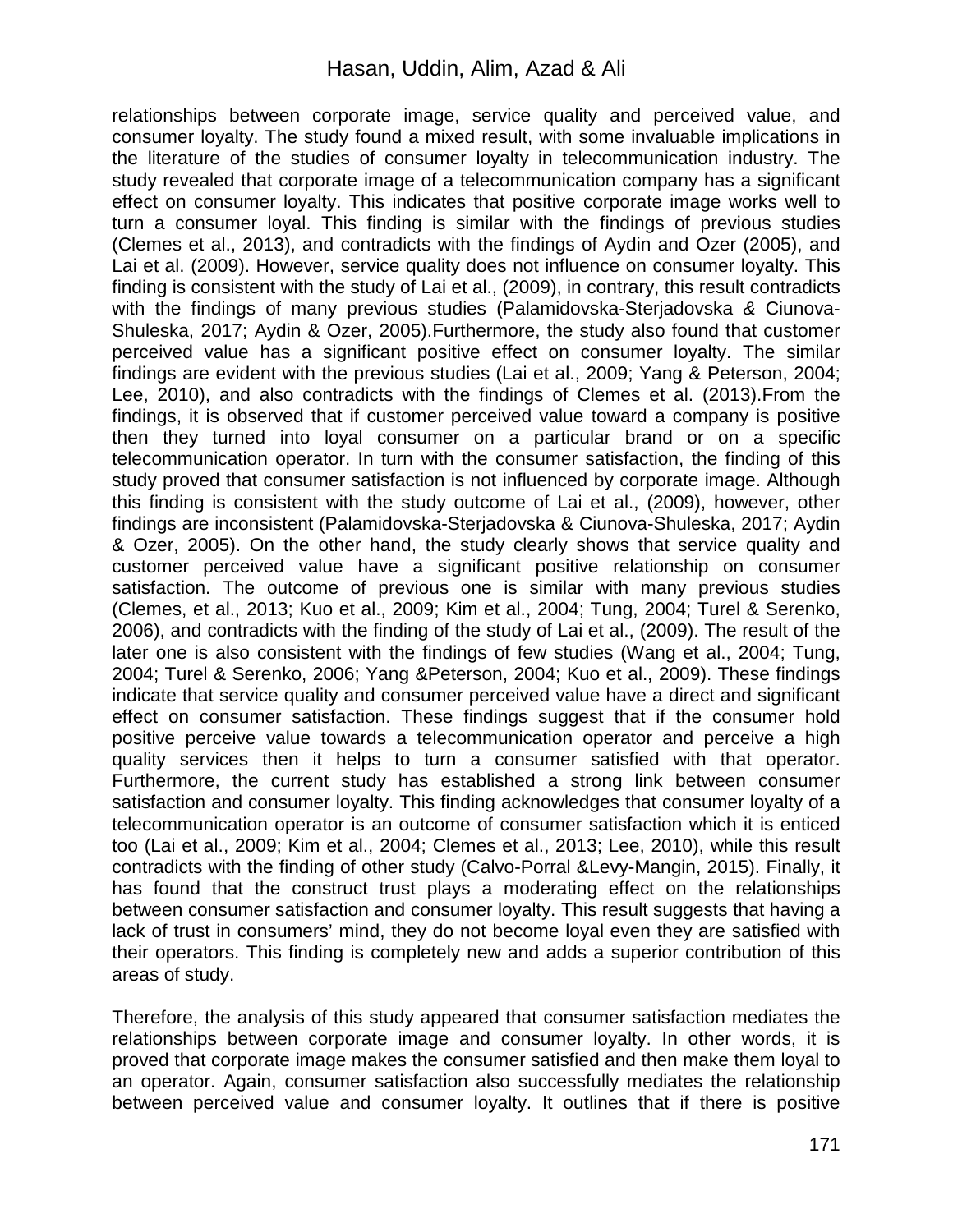perceive value towards a company then it creates satisfied consumer and afterward this satisfaction makes a consumer loyal to that operator. However, the relationships between service quality and consumer loyalty is not mediated by consumer satisfaction. It indicates that service quality only can make the consumer satisfied, but this satisfaction cannot work out to make a consumer loyal. Next, the findings of this study may help marketing managers to better equip with the complex relationship of those variables. Despite service quality does not have a direct relationship with customer loyalty but it significantly affects consumer satisfaction and which is considered as the critical factors to make a consumer loyal to an operator. Thus, the service provider should also look into improving service quality continues to make consumer satisfied and, in turn, loyal. Furthermore, satisfaction, perceived value, corporate image, and trust have found a direct relationship with customer loyalty. Hence, managers should provide more emphasis on those factors to ensure them at all levels of service delivery process to retain customers with them. Finally, if consumers are satisfied then they are blindly following a company, however, results of this study found that consumer trust can able to moderate the relationship between consumer satisfaction and loyalty. Thus, policy-makers, marketing practitioners, and other related stakeholders need to be careful enough to create consumer trust towards the telecommunication services providers. By ensuring this, consumer satisfaction can able to drives consumer loyalty, otherwise, the only a direct link between consumer satisfaction and consumer loyalty may greatly interrupted.

# **6. Conclusions, Limitations, and Future Research Directions**

This study provides valuable understandings of the direct effects of corporate image, service quality, perceived value, and the consumer satisfaction on consumer loyalty. Also provides the mediating effect of consumer satisfaction, and the moderating effect of consumer trust. Then, presented a comprehensive framework to investigate consumer satisfaction and loyalty, and tested using structural equation modeling. The findings provide a mixed result that indicate that consumer satisfaction, corporate image, perceived value, and trust directly influence consumer loyalty, and consumer satisfaction mediates the relationships between perceived value, corporate image, and consumer loyalty. And, consumer trust significantly moderates the relationships between consumer satisfaction and consumer loyalty. The study further provides discussions and implications of the findings.

The study is not out of its limitations. To start with, this research includes only students although they represent the total population well if other respondents such employees from this telecom sectors and general people can be added then more reliable result can be got from there. Besides, the current study has collected data from one site (students of the University of Rajshahi), therefore, it would be better if the future researchers will collect data from different sites including various level of population, and do cross-service sectors study to get more generalizability of the results. Finally, this study did not consider some possible factors which may have some impacts on consumer loyalty, thus, these factors can be considered in future research such asswitching barriers and switching intentions.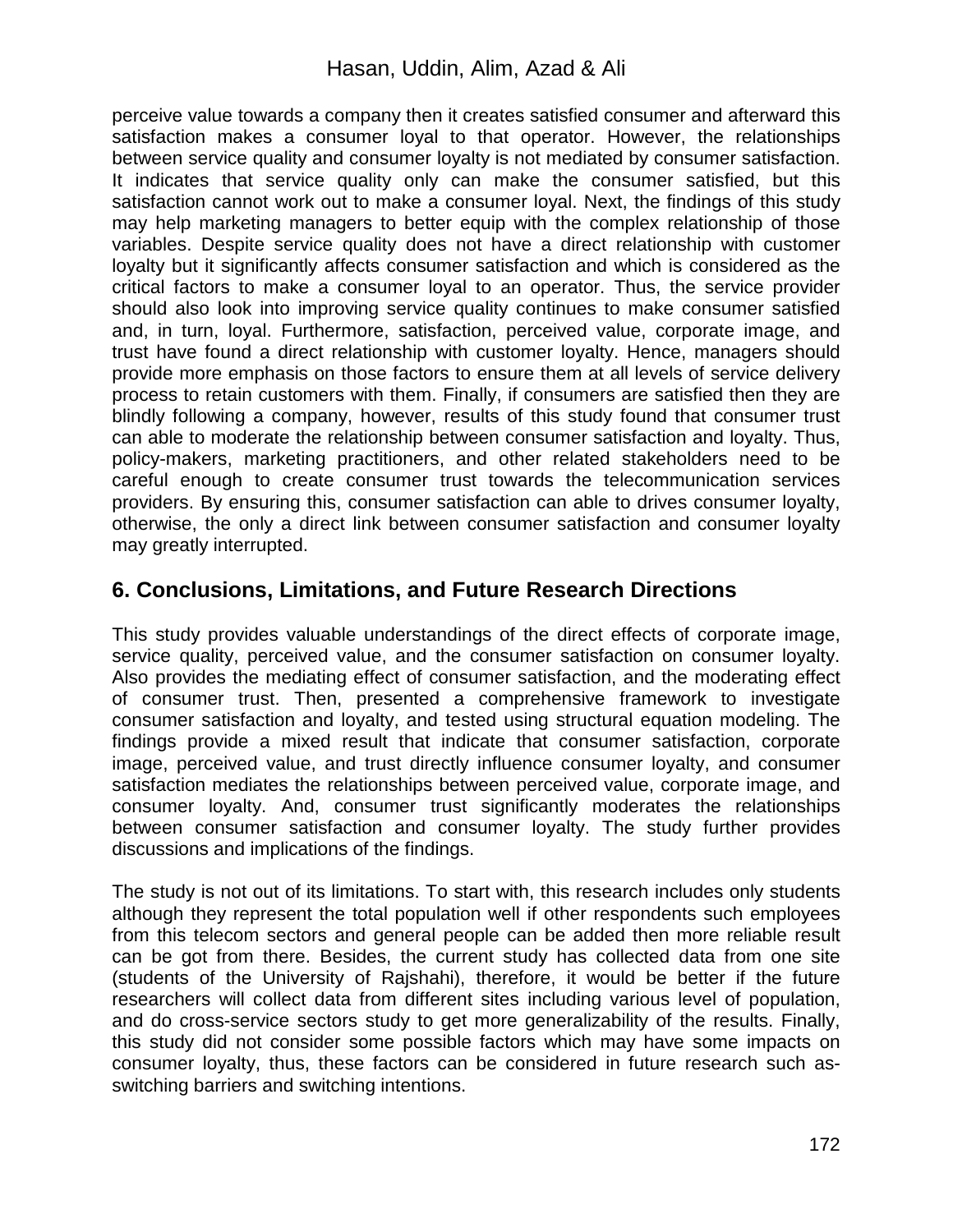#### **Disclosure statement**

No potential conflict of interest was reported by the authors.

### **Funding**

No funding was received for this study.

# **References**

- Akbar, M.M., & Parvez, N. (2009).Impact of Service Quality, Trust and Customer Satisfaction on Customers Loyalty. *ABAC Journal,* 29(1), 24-38.
- Anderson, E., & Weitz, B. (1989). Determinants of continuity in conventional industrial channel dyads. *Marketing Science, 8*(3), 10–23.
- Anderson, E., & Weitz, B. (1992). The use of pledges to build and sustain commitment in distribution channels. *Journal of Marketing Research, 29*(1), 18−34.
- Andreassen, T.W., & Lindestad, B. (1998). Customer loyalty and complex services: The impact of corporate image on quality, customer satisfaction and loyalty for customers with varying degrees of service expertise. *International Journal of Service Industry Management, 9*(1), 7-23.
- Aydin, S., Ozer, G. (2005). The analysis of antecedents of customer loyalty in the Turkish mobile telecommunication market. *European Journal of Marketing 39* (7/8), 910–925.
- Barich, H., & Kotler, P. (1991). A framework for marketing image management. *Sloan Management Review, 32*(2), 77-94.
- Bishop, W. R. Jr., (1984). Competitive intelligence. *Progressive Grocer, 63*(3), 19–20.
- Brady, M.K., & Cronin, J.J. (2001). Some new thoughts on conceptualizing perceived service quality: A hierarchical approach. *Journal of Marketing, 65*(7), 34-49.
- Brady, M. K., & Robertson, C. J. (2001). Searching for a consensus on the antecedent role of service quality and satisfaction: An exploratory cross-national study. *Journal of Business Research, 51*(1), 53-60.
- Byrne, B. M. (2010). *Multivariate applications series. Structural equation modeling with AMOS: Basic concepts, applications, and programming* (2nd ed.). New York: Routledge/Taylor & Francis Group.
- Calvo-Porral, C., Faina-Medin, A., & Nieto-Mengotti., M. (2017). Satisfaction and switching intention in mobile services: comparing lock-in free contract in the Spanish market. *Telematics and Informatics, 34*, 717-729.
- Calvo-Porral, C. & Levy-Mangin, J. (2015). Switching behavior and customer satisfaction in mobile services: Analyzing virtual and traditional operators. *Computers in Human Behavior, 49*, 532-540.
- Chaudhuri, A., & Holbrook, M.B. (2001). The chain effects from brand trust and brand affect to brand performance: The role of brand loyalty. *Journal of Marketing, 65*, 31-93.
- Churchill, G. A., & Surprenant, C. (1982). An investigation into the determinants of customer satisfaction. *Journal of Marketing Research, 19*(4), 491−504.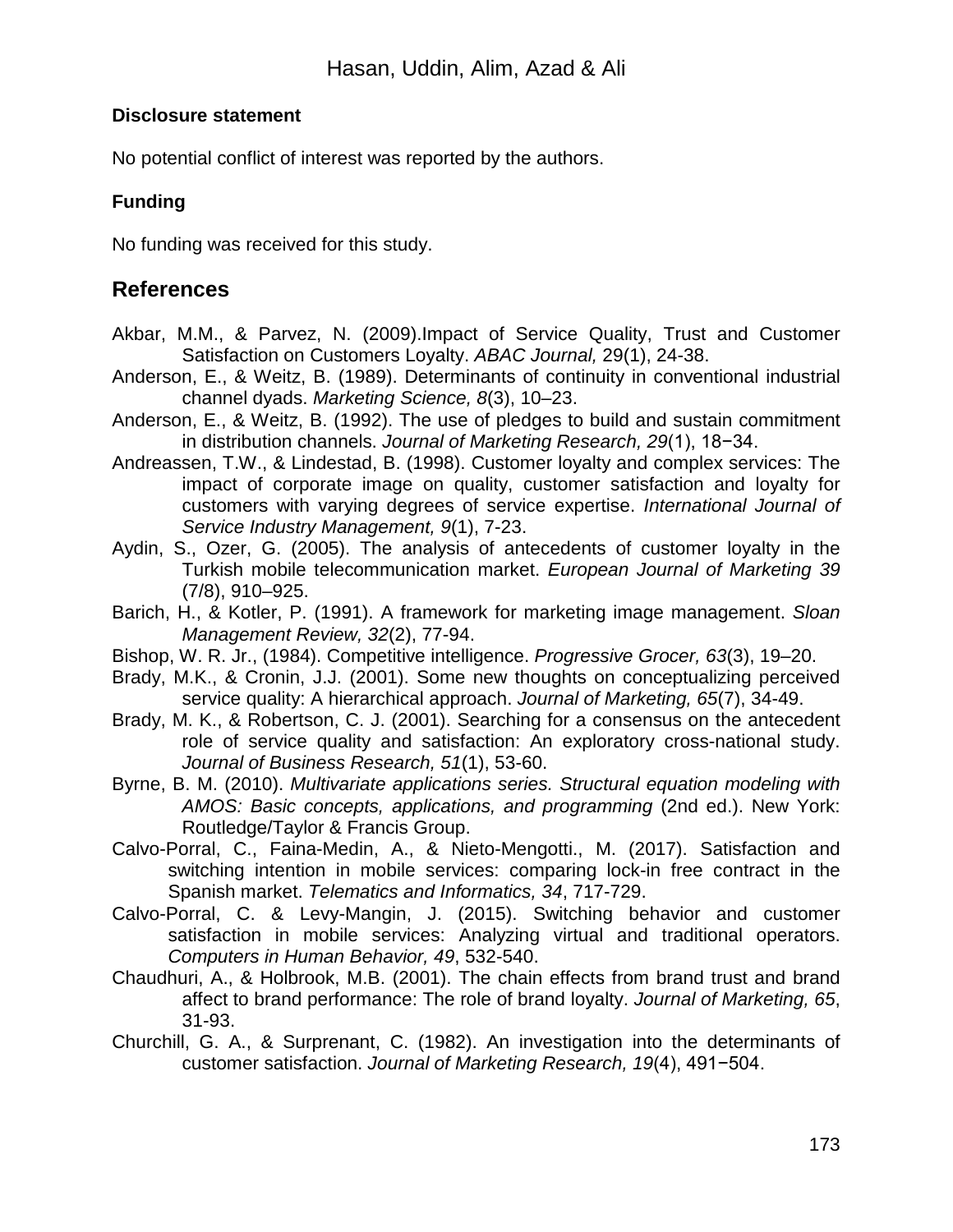- Clemes, M.D., Brush, G.J., & Collins, M.J. (2011). Analysing the professional sport experience: A hierarchical approach. *Sport Management Review, 14*(4), 370- 388.
- Clemes, M.D., Shu, X., & Gan, C. (2013). Mobile communications: A comprehensive hierarchical modelling approach. *Asia Pacific Journal of Marketing and Logistics, 26*(1), 114-146.
- Corrocher, N., & Lasio, L. (2013). Diversification strategies in network-based services: The case of mobile virtual network operators. *Telecommunications Policy, 37*, 1110–1123.
- Cronin, J., Michael, J., Brady, K., & Hult, G.T. (2000). Assessing the effects of quality, value and customer satisfaction on consumer behavioral intentions in service environments. *Journal of Retailing, 76* (2), 193–218.
- Dick, A.S., &Basu, K. (1994). Customer loyalty: Toward an integrated conceptual framework. *Journal of the Academy of Marketing Science, 22*(2), 99-113.
- Flint, D. J., Blocker, C. P., & Boutin Jr, P. J. (2011). Customer value anticipation, customer satisfaction and loyalty: An empirical examination. *Industrial Marketing Management*, *40*(2), 219-230.
- Fornell, C., & Larcker, D. F. (1981). Evaluating structural equation models with unobservable variables and measurement error. *Journal of Marketing Research, 18*(1), 39-50.
- Garbarino, E., & Johnson, M. S. (1999). The different roles of satisfaction, trust, and commitment in customer relationships. *Journal of Marketing, 63*(2), 70–87.
- Gerpott, T., Rams, W., & Schindler, A. (2001). Customer retention, loyalty and satisfaction in the German mobile cellular telecommunications market. *Telecommunications Policy, 25*(4), 249–269.
- Gronroos, C. (1984). A service quality model and its marketing implications. *European Journal of Marketing, 18* (4), 36-44.
- Gundlach, G., Achrol, R., & Mentzer, J. T. (1995). The structure of commitment in exchange. *Journal of Marketing, 59*(1), 78−92.
- Hair, J. J. F., Hollingsworth, C. L., Randolph, A. B., & Chong, A. Y. L. (2017). An updated and expanded assessment of PLS-SEM in information systems research. *Industrial Management & Data Systems, 117*(3), 442-458.
- Hair, J. F., Ringle, C. M., & Sarstedt, M. (2011). PLS-SEM: Indeed a silver bullet. *Journal of Marketing Theory and Practice, 19*(2), 139-152.
- Heskett, J., & Sasser, W. (2010). *The service profit chain: From satisfaction to ownership, handbook of service science*. Boston, MA: Springer.
- Hoyle, R. H. (1995). *The structural equation modeling approach: Basic concepts and fundamental issues* (R. H. Hoyle ed.). Ca: Sage: Thousand Oaks.
- Johnson, M.D., & Fornell, C. (1991). A framework for comparing customer satisfaction across individuals and product categories. *Journal of Economic Psychology, 12*, 267–286.
- Johnson, M.D., Gustafsson, A., Andreassen, T.W., Lervick, L., & Cha, J. (2001). The evolution and future of national customer satisfaction index models. *Journal of Economic Psychology, 22*, 217-245.
- Kandampully, J., & Hu, H.H. (2007). Do hoteliers need to manage image to retain loyal customers? *International Journal of Contemporary Hospitality Management, 19* (6), 435-443.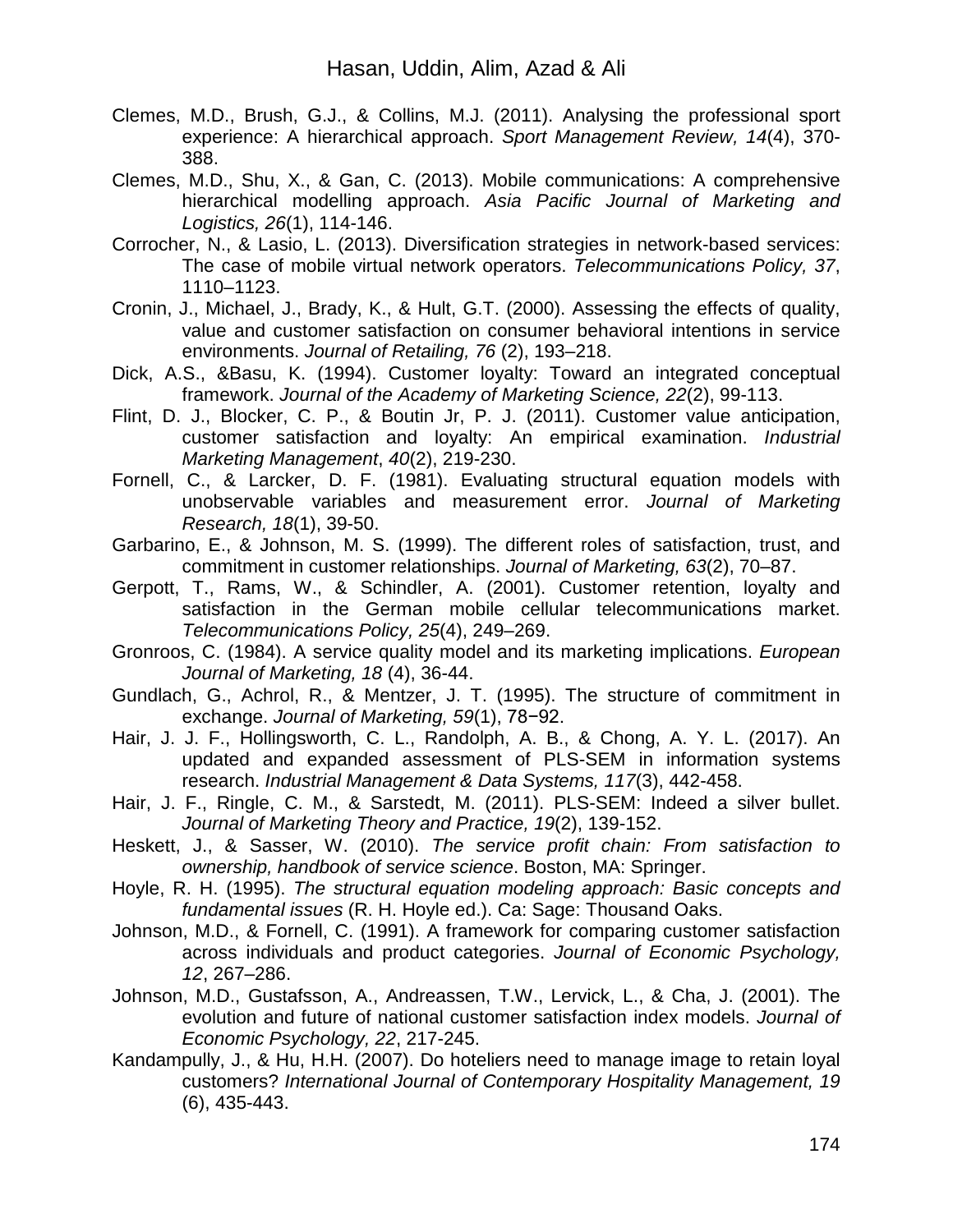- Kassarjian, H. H. 1977. Content Analysis in Consumer Research. *Journal of Consumer Research,4***,** 8-18.
- Kim, M. k., Park, M. C., & Jeong, D. H. (2004). The effects of customer satisfaction and switching barrier on customer loyalty in Korean mobile telecommunication services. *Telecommunications Policy, 28*(2), 145-159.
- Kuo, Y. F., Wu, C. M., & Deng, W. J. (2009). The relationships among service quality, perceived value, customer satisfaction and post-purchase intention in mobile value-added services. *Computers in Human Behavior, 25*, 887–896.
- Lai, F., Griffin, M., & Babin, B.J. (2009). How quality, value, image, and satisfaction create loyalty at a Chinese telecom. *Journal of Business Research, 62*(10), 980-986.
- Lau, G., & Lee, S. (1999). Consumers' trust in a brand and link to brand loyalty. *Journal of Market Focused Management, 4*, 341-370.
- Lee, H.S. (2010). Factors influencing customer loyalty of mobile phone service: Empirical evidence from Koreans. *Journal of Internet Banking and Commerce*, 15(2), 1-14.
- Lehtinen, U., &Lehtinen, J.R. (1991). Two Approaches to service quality dimensions. *The service Industries Journal*, 11(3), 287-303.
- Liu, C.-T., Guo, Y. M., & Lee, C.-H. (2011).The effects of relationship quality and switching barriers on customer loyalty. *International Journal of Information Management*, 71–79.
- MacInnis, D. J., & Price, L.L. (1987). The role of imagery in information processing review and extensions. *Journal of Consumer Research, 13*, 473-491.
- Matzler, K., Grabner-Krauter, S., &Bidmon, S. (2008). Risk aversion and customer loyalty: The mediating role of brand trust and brand affect. *Journal of Product & Brand Management, 17*, 154-162.
- Moisescu, O.I., & Allen, B. (2010). The relationship between the dimensions of customer loyalty: An empirical investigation among Romanian Urban consumers. *Management & Marketing Challenges for Knowledge Society, 5*, 83-98.
- Ngo, V., &Pavelkova, D. (2017). Moderating and mediating effects of switching costs on the relationship between service value, customer satisfaction and customer loyalty: Investigation of retail banking in Vietnam. *Journal of International Studies, 10*(1), 9-33.
- Nguyen, N., & Leblanc, G. (2001). Corporate image and corporate reputation in customers' retention decisions in services. *Journal of Retailing and Consumer Services, 8*, 227-236.
- Oliver, R. L. (1999). Whence consumer loyalty? *Journal of Marketing, 63*(4), 33−44.
- Oliver, R. L. (2010). *Satisfaction: A behavioral perspective on the consumer* (2nd ed.). New York: M.E. Sharpe.
- Ozer, A., Argan, M.T., & Argan, M. (2013). *The effect of mobile service quality dimensions on customer satisfaction*. Procedia Soc. Behavioral Science, 99, 428–438.
- Palmatier, R., Dant, R., Grewal, D., & Evans, K. (2006). Factors Influencing the Effectiveness of Relationship Marketing: A Meta-Analysis. *Journal of Marketing, 70*(4), 136-153.